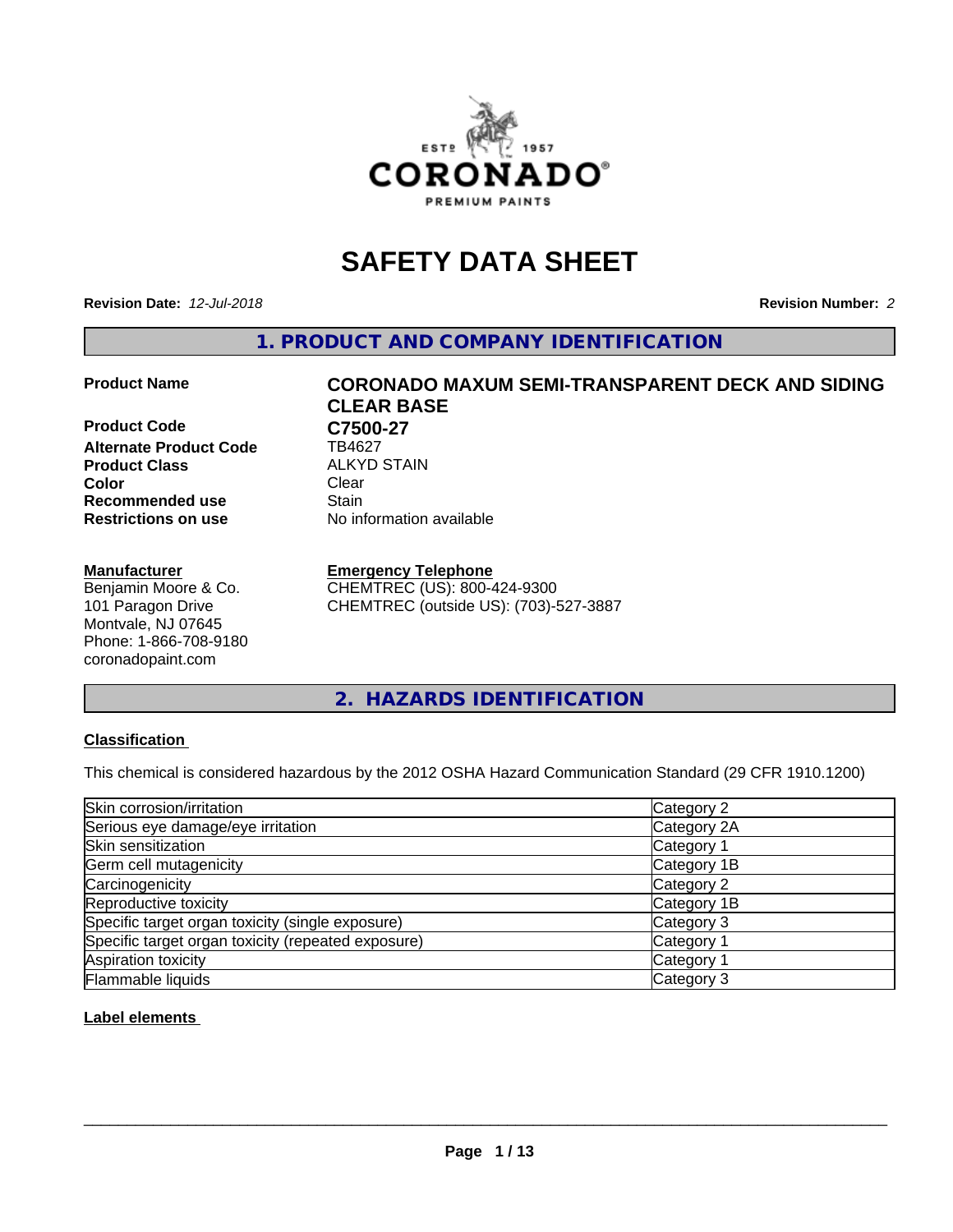#### **Danger**

#### **Hazard statements**

Causes skin irritation Causes serious eye irritation May cause an allergic skin reaction May cause genetic defects Suspected of causing cancer May damage fertility or the unborn child May cause respiratory irritation Causes damage to organs through prolonged or repeated exposure May be fatal if swallowed and enters airways Flammable liquid and vapor



**Appearance** liquid

**Odor** solvent

#### **Precautionary Statements - Prevention**

Obtain special instructions before use Do not handle until all safety precautions have been read and understood Use personal protective equipment as required Wash face, hands and any exposed skin thoroughly after handling Contaminated work clothing should not be allowed out of the workplace Do not breathe dust/fume/gas/mist/vapors/spray Do not eat, drink or smoke when using this product Use only outdoors or in a well-ventilated area Keep away from heat, hot surfaces, sparks, open flames and other ignition sources. No smoking Keep container tightly closed Ground/bond container and receiving equipment Use explosion-proof electrical/ventilating/lighting/equipment Use only non-sparking tools Take precautionary measures against static discharge Keep cool Wear protective gloves/protective clothing/eye protection/face protection

#### **Precautionary Statements - Response**

IF exposed or concerned: Get medical advice/attention

#### **Eyes**

IF IN EYES: Rinse cautiously with water for several minutes. Remove contact lenses, if present and easy to do. Continue rinsing

If eye irritation persists: Get medical advice/attention

**Skin**

If skin irritation or rash occurs: Get medical advice/attention

IF ON SKIN (or hair): Remove/Take off immediately all contaminated clothing. Rinse skin with water/shower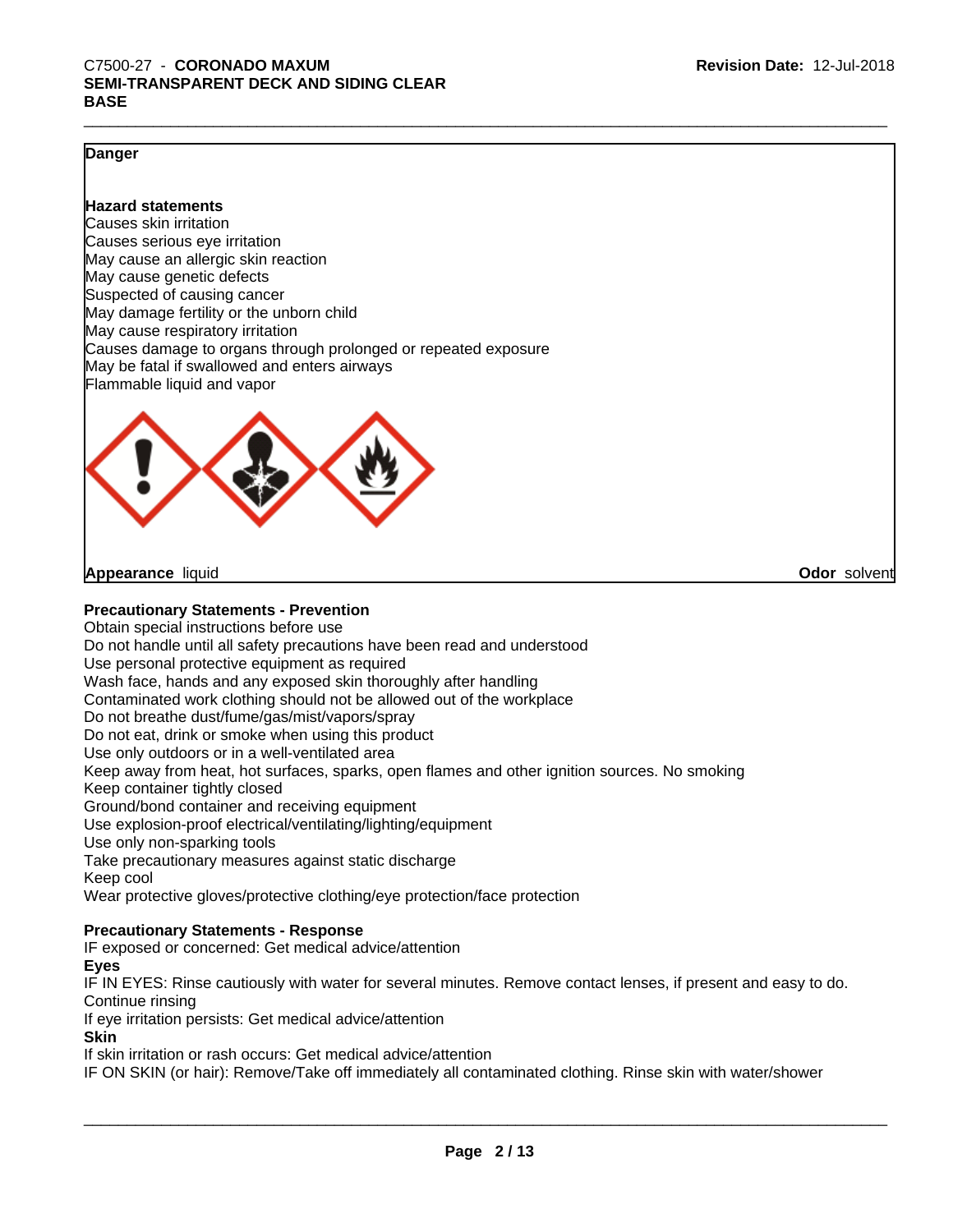Wash contaminated clothing before reuse **Inhalation** IF INHALED: Remove victim to fresh air and keep at rest in a position comfortable for breathing **Ingestion** IF SWALLOWED: Immediately call a POISON CENTER or doctor/physician Do NOT induce vomiting **Fire** In case of fire: Use CO2, dry chemical, or foam for extinction

### **Precautionary Statements - Storage**

Store locked up Store in a well-ventilated place. Keep container tightly closed

#### **Precautionary Statements - Disposal**

Dispose of contents/container to an approved waste disposal plant

### **Hazards not otherwise classified (HNOC)**

Rags, steel wool or waste soaked with this product may spontaneously catch fire if improperly discarded

#### **Other information**

1.2 % of the mixture consists of ingredient(s) of unknown toxicity

## **3. COMPOSITION/INFORMATION ON INGREDIENTS**

| <b>Chemical name</b>                         | CAS No.        | Weight-% |
|----------------------------------------------|----------------|----------|
| 4-Chlorobenzotrifluoride                     | 98-56-6        | 25       |
| Distillates, petroleum, hydrotreated light   | 64742-47-8     | 15       |
| Silica, amorphous                            | 7631-86-9      |          |
| Talc                                         | 14807-96-6     |          |
| Stoddard solvent                             | 8052-41-3      |          |
| Zinc borate hydrate                          | 138265-88-0    |          |
| Carbamic acid, 1H-benzimidazol-2-yl-, methyl | 10605-21-7     | 0.5      |
| ester                                        |                |          |
| Ethyl benzene                                | $100 - 41 - 4$ | 0.5      |
| Cobalt bis(2-ethylhexanoate)                 | 136-52-7       | 0.5      |
| Methyl ethyl ketoxime                        | $96 - 29 - 7$  | 0.5      |

## **4. FIRST AID MEASURES**

| <b>General Advice</b> | If symptoms persist, call a physician. Show this safety data sheet to the doctor in<br>attendance.                                                                                                                      |
|-----------------------|-------------------------------------------------------------------------------------------------------------------------------------------------------------------------------------------------------------------------|
| <b>Eve Contact</b>    | Immediately flush with plenty of water. After initial flushing, remove any contact<br>lenses and continue flushing for at least 15 minutes. Keep eye wide open while<br>rinsing. If symptoms persist, call a physician. |
| <b>Skin Contact</b>   | Wash off immediately with soap and plenty of water while removing all<br>contaminated clothes and shoes. If skin irritation persists, call a physician. Wash                                                            |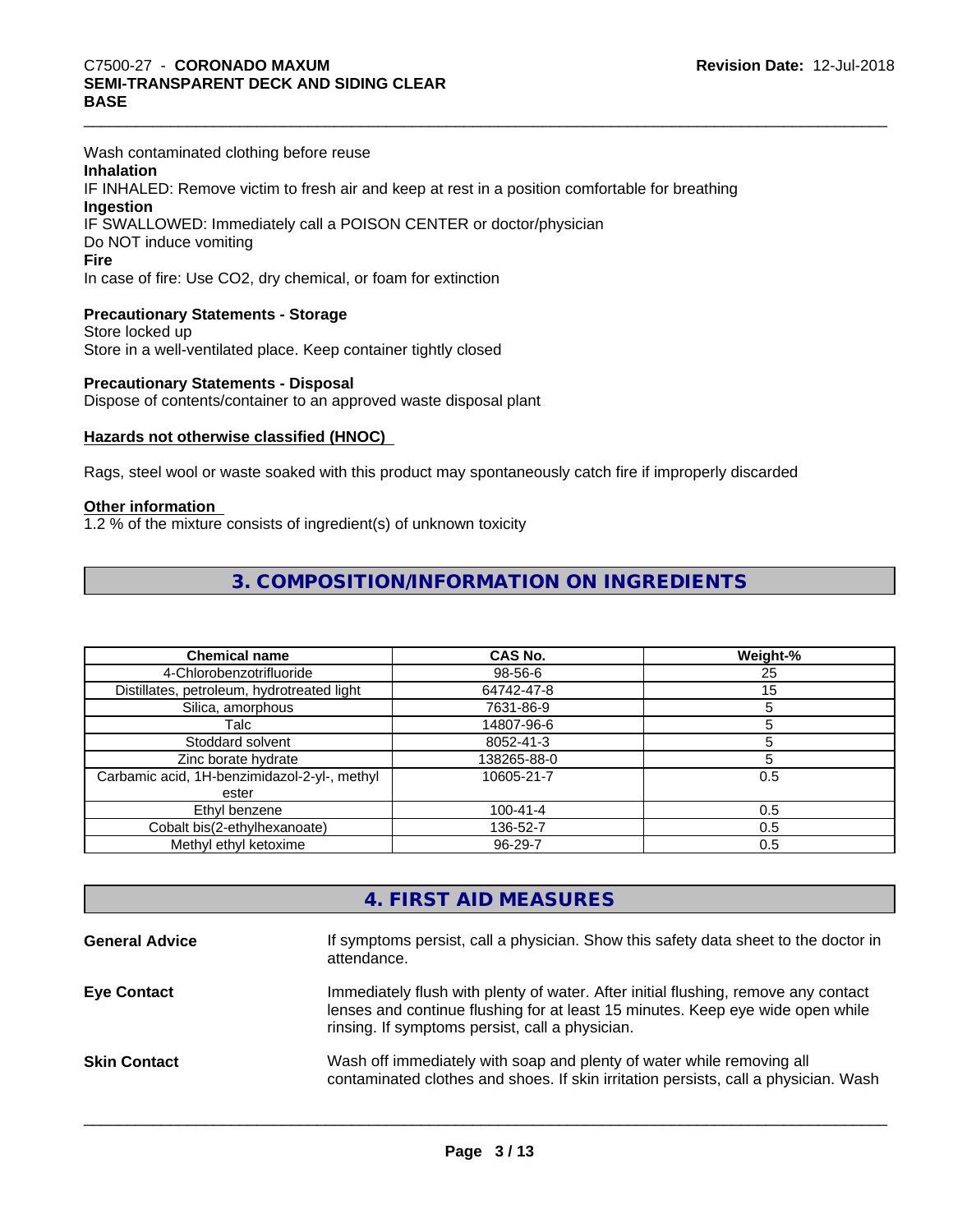|                                                  | clothing before reuse. Destroy contaminated articles such as shoes.                                                                                                                           |
|--------------------------------------------------|-----------------------------------------------------------------------------------------------------------------------------------------------------------------------------------------------|
| <b>Inhalation</b>                                | Move to fresh air. If symptoms persist, call a physician.<br>If not breathing, give artificial respiration. Call a physician immediately.                                                     |
| Ingestion                                        | Clean mouth with water and afterwards drink plenty of water. Do not induce<br>vomiting without medical advice. Never give anything by mouth to an unconscious<br>person. Consult a physician. |
| <b>Protection Of First-Aiders</b>                | Use personal protective equipment.                                                                                                                                                            |
| <b>Most Important</b><br><b>Symptoms/Effects</b> | May cause allergic skin reaction.                                                                                                                                                             |
| <b>Notes To Physician</b>                        | Treat symptomatically.                                                                                                                                                                        |
|                                                  |                                                                                                                                                                                               |

**5. FIRE-FIGHTING MEASURES**

| <b>Suitable Extinguishing Media</b>                                              |                 | surrounding environment.                                                                                                                                                                                                                               | Foam, dry powder or water. Use extinguishing measures<br>that are appropriate to local circumstances and the |  |
|----------------------------------------------------------------------------------|-----------------|--------------------------------------------------------------------------------------------------------------------------------------------------------------------------------------------------------------------------------------------------------|--------------------------------------------------------------------------------------------------------------|--|
| <b>Protective Equipment And Precautions For</b><br><b>Firefighters</b>           |                 | As in any fire, wear self-contained breathing apparatus<br>pressure-demand, MSHA/NIOSH (approved or equivalent)<br>and full protective gear.                                                                                                           |                                                                                                              |  |
| <b>Specific Hazards Arising From The Chemical</b>                                |                 | Combustible material. Closed containers may rupture if<br>exposed to fire or extreme heat. Keep product and empty<br>container away from heat and sources of ignition. Thermal<br>decomposition can lead to release of irritating gases and<br>vapors. |                                                                                                              |  |
| <b>Sensitivity To Mechanical Impact</b>                                          |                 | No.                                                                                                                                                                                                                                                    |                                                                                                              |  |
| <b>Sensitivity To Static Discharge</b>                                           |                 | Yes                                                                                                                                                                                                                                                    |                                                                                                              |  |
| <b>Flash Point Data</b><br>Flash Point (°F)<br>Flash Point (°C)<br><b>Method</b> |                 | 107<br>42<br><b>PMCC</b>                                                                                                                                                                                                                               |                                                                                                              |  |
| <b>Flammability Limits In Air</b>                                                |                 |                                                                                                                                                                                                                                                        |                                                                                                              |  |
| Lower flammability limit:<br><b>Upper flammability limit:</b>                    |                 | Not available<br>Not available                                                                                                                                                                                                                         |                                                                                                              |  |
| <b>NFPA</b><br>Health: 1                                                         | Flammability: 2 | <b>Instability: 0</b>                                                                                                                                                                                                                                  | <b>Special: Not Applicable</b>                                                                               |  |
|                                                                                  |                 |                                                                                                                                                                                                                                                        |                                                                                                              |  |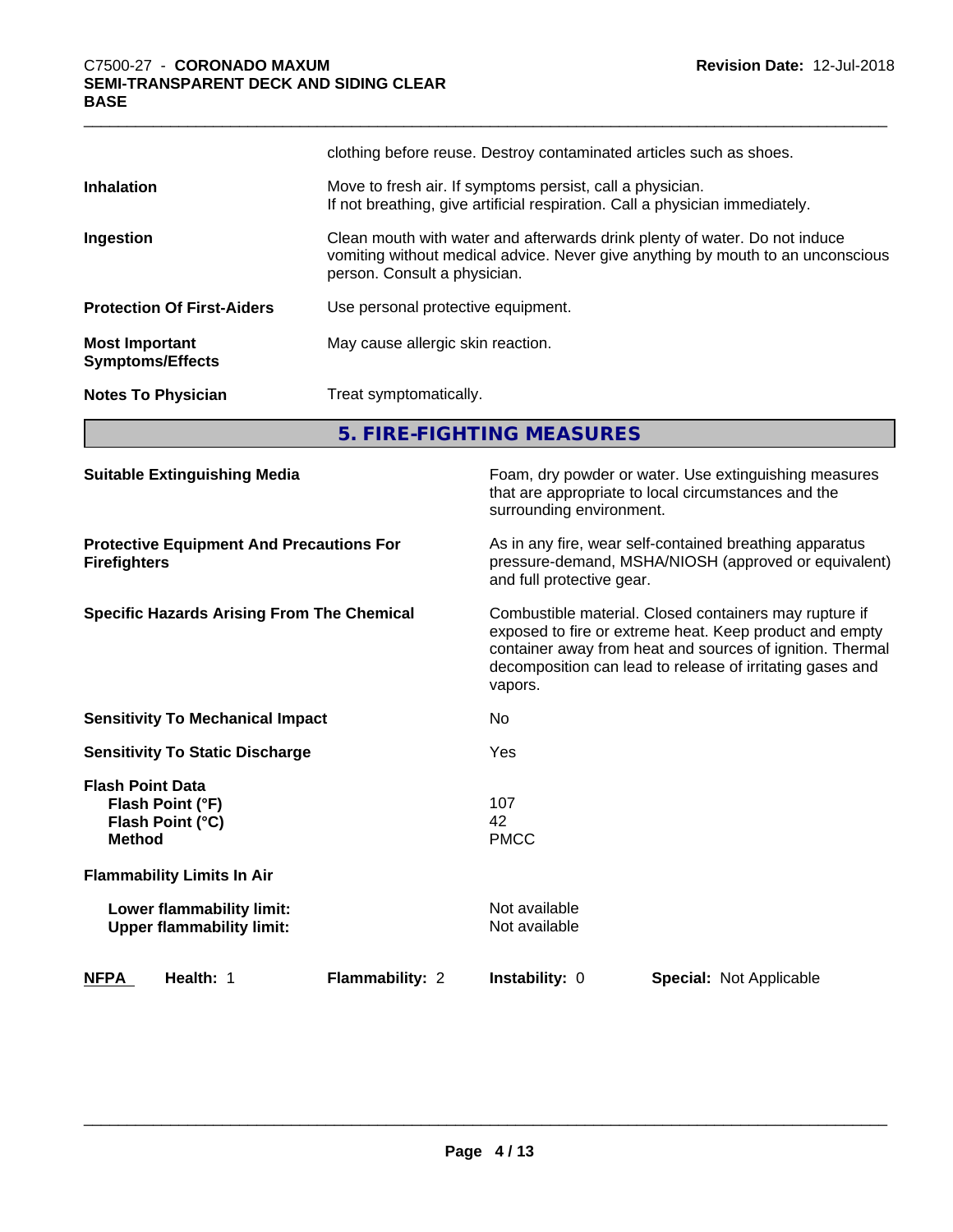#### **NFPA Legend**

- 0 Not Hazardous
- 1 Slightly
- 2 Moderate
- 3 High
- 4 Severe

*The ratings assigned are only suggested ratings, the contractor/employer has ultimate responsibilities for NFPA ratings where this system is used.*

*Additional information regarding the NFPA rating system is available from the National Fire Protection Agency (NFPA) at www.nfpa.org.*

|                                  | 6. ACCIDENTAL RELEASE MEASURES                                                                                                                                                                                                                                                                                                                                                                |
|----------------------------------|-----------------------------------------------------------------------------------------------------------------------------------------------------------------------------------------------------------------------------------------------------------------------------------------------------------------------------------------------------------------------------------------------|
| <b>Personal Precautions</b>      | Use personal protective equipment. Remove all sources of ignition.                                                                                                                                                                                                                                                                                                                            |
| <b>Other Information</b>         | Prevent further leakage or spillage if safe to do so. Do not allow material to<br>contaminate ground water system. Prevent product from entering drains. Do not<br>flush into surface water or sanitary sewer system. Local authorities should be<br>advised if significant spillages cannot be contained.                                                                                    |
| <b>Environmental precautions</b> | See Section 12 for additional Ecological Information.                                                                                                                                                                                                                                                                                                                                         |
| <b>Methods for Cleaning Up</b>   | Dam up. Soak up with inert absorbent material. Pick up and transfer to properly<br>labeled containers. Clean contaminated surface thoroughly.                                                                                                                                                                                                                                                 |
|                                  | 7. HANDLING AND STORAGE                                                                                                                                                                                                                                                                                                                                                                       |
| <b>Handling</b>                  | Use only in area provided with appropriate exhaust ventilation. Do not breathe<br>vapors or spray mist. Wear personal protective equipment. Take precautionary<br>measures against static discharges. To avoid ignition of vapors by static electricity<br>discharge, all metal parts of the equipment must be grounded. Keep away from<br>open flames, hot surfaces and sources of ignition. |

**Storage** Keep containers tightly closed in a dry, cool and well-ventilated place. Keep away from heat. Keep away from open flames, hot surfaces and sources of ignition. Keep in properly labeled containers. Keep out of the reach of children.

> **DANGER** - Rags, steel wool or waste soaked with this product may spontaneously catch fire if improperly discarded. Immediately after use, place rags, steel wool or waste in a sealed water-filled metal container.

**Incompatible Materials Incompatible with strong acids and bases and strong oxidizing agents.** 

 $\overline{\phantom{a}}$  ,  $\overline{\phantom{a}}$  ,  $\overline{\phantom{a}}$  ,  $\overline{\phantom{a}}$  ,  $\overline{\phantom{a}}$  ,  $\overline{\phantom{a}}$  ,  $\overline{\phantom{a}}$  ,  $\overline{\phantom{a}}$  ,  $\overline{\phantom{a}}$  ,  $\overline{\phantom{a}}$  ,  $\overline{\phantom{a}}$  ,  $\overline{\phantom{a}}$  ,  $\overline{\phantom{a}}$  ,  $\overline{\phantom{a}}$  ,  $\overline{\phantom{a}}$  ,  $\overline{\phantom{a}}$ 

**8. EXPOSURE CONTROLS / PERSONAL PROTECTION**

#### **Exposure Limits**

| <b>Chemical</b><br>name        | <b>ACGIH TLV</b>                  | OSHA PEL                        |
|--------------------------------|-----------------------------------|---------------------------------|
| -Chlorobenzotrifluoride<br>⊿-' | TWA<br>⊤ ma/m <sup>3</sup> -<br>ت | <b>TWA</b><br>™mα/m∘<br><u></u> |
| Silica<br>amorphous            | N/F<br>₩                          | <b>TWA</b><br>20<br>mppcf       |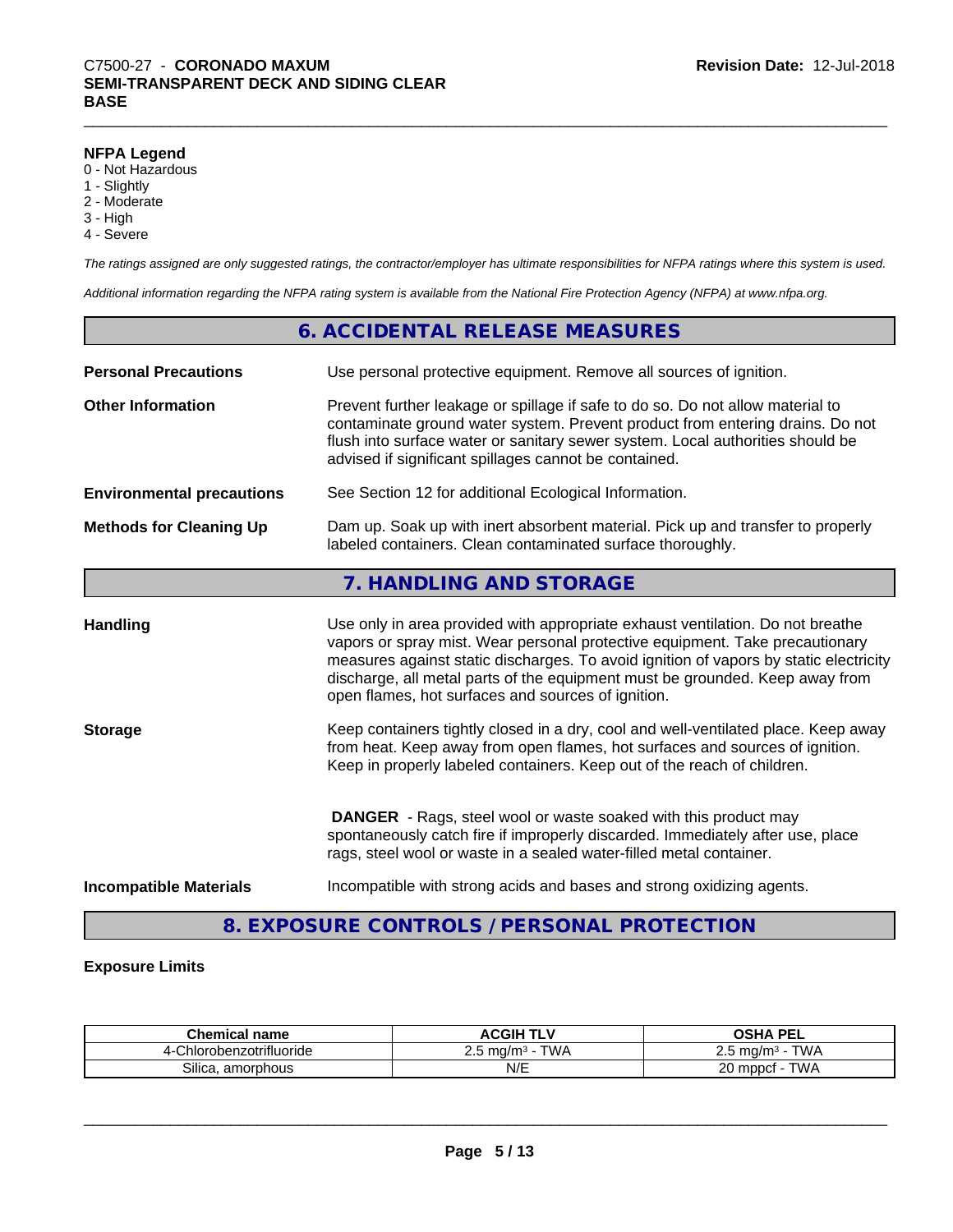| Talc             | $2 \text{ mg/m}^3$ - TWA | 20 mppcf - TWA               |
|------------------|--------------------------|------------------------------|
| Stoddard solvent | 100 ppm - TWA            | 500 ppm - TWA                |
|                  |                          | 2900 mg/m <sup>3</sup> - TWA |
| Ethyl benzene    | 20 ppm - TWA             | 100 ppm - TWA                |
|                  |                          | 435 mg/m <sup>3</sup> - TWA  |

#### **Legend**

ACGIH - American Conference of Governmental Industrial Hygienists Exposure Limits OSHA - Occupational Safety & Health Administration Exposure Limits N/E - Not Established

| <b>Engineering Measures</b>                                                           | Ensure adequate ventilation, especially in confined areas.                                                                                                                                                                                                                                                                                                                                                     |
|---------------------------------------------------------------------------------------|----------------------------------------------------------------------------------------------------------------------------------------------------------------------------------------------------------------------------------------------------------------------------------------------------------------------------------------------------------------------------------------------------------------|
| <b>Personal Protective Equipment</b>                                                  |                                                                                                                                                                                                                                                                                                                                                                                                                |
| <b>Eye/Face Protection</b><br><b>Skin Protection</b><br><b>Respiratory Protection</b> | Safety glasses with side-shields.<br>Long sleeved clothing. Protective gloves.<br>In operations where exposure limits are exceeded, use a NIOSH approved<br>respirator that has been selected by a technically qualified person for the specific<br>work conditions. When spraying the product or applying in confined areas, wear a<br>NIOSH approved respirator specified for paint spray or organic vapors. |
| <b>Hygiene Measures</b>                                                               | Avoid contact with skin, eyes and clothing. Remove and wash contaminated<br>clothing before re-use. Wash thoroughly after handling. When using do not eat,                                                                                                                                                                                                                                                     |

## **9. PHYSICAL AND CHEMICAL PROPERTIES**

| Appearance                        | liquid                   |
|-----------------------------------|--------------------------|
| Odor                              | solvent                  |
| <b>Odor Threshold</b>             | No information available |
| Density (Ibs/gal)                 | $9.2 - 9.3$              |
| <b>Specific Gravity</b>           | $1.10 - 1.12$            |
| рH                                | No information available |
| <b>Viscosity (cps)</b>            | No information available |
| Solubility(ies)                   | No information available |
| <b>Water solubility</b>           | No information available |
| <b>Evaporation Rate</b>           | No information available |
| Vapor pressure @20 °C (kPa)       | No information available |
| Vapor density                     | No information available |
| Wt. % Solids                      | 55 - 65                  |
| Vol. % Solids                     | $50 - 60$                |
| Wt. % Volatiles                   | $35 - 45$                |
| Vol. % Volatiles                  | 40 - 50                  |
| <b>VOC Regulatory Limit (g/L)</b> | < 250                    |
| <b>Boiling Point (°F)</b>         | 279                      |
| <b>Boiling Point (°C)</b>         | 137                      |
| <b>Freezing Point (°F)</b>        | No information available |
| <b>Freezing Point (°C)</b>        | No information available |
| Flash Point (°F)                  | 107                      |
| Flash Point (°C)                  | 42                       |

drink or smoke.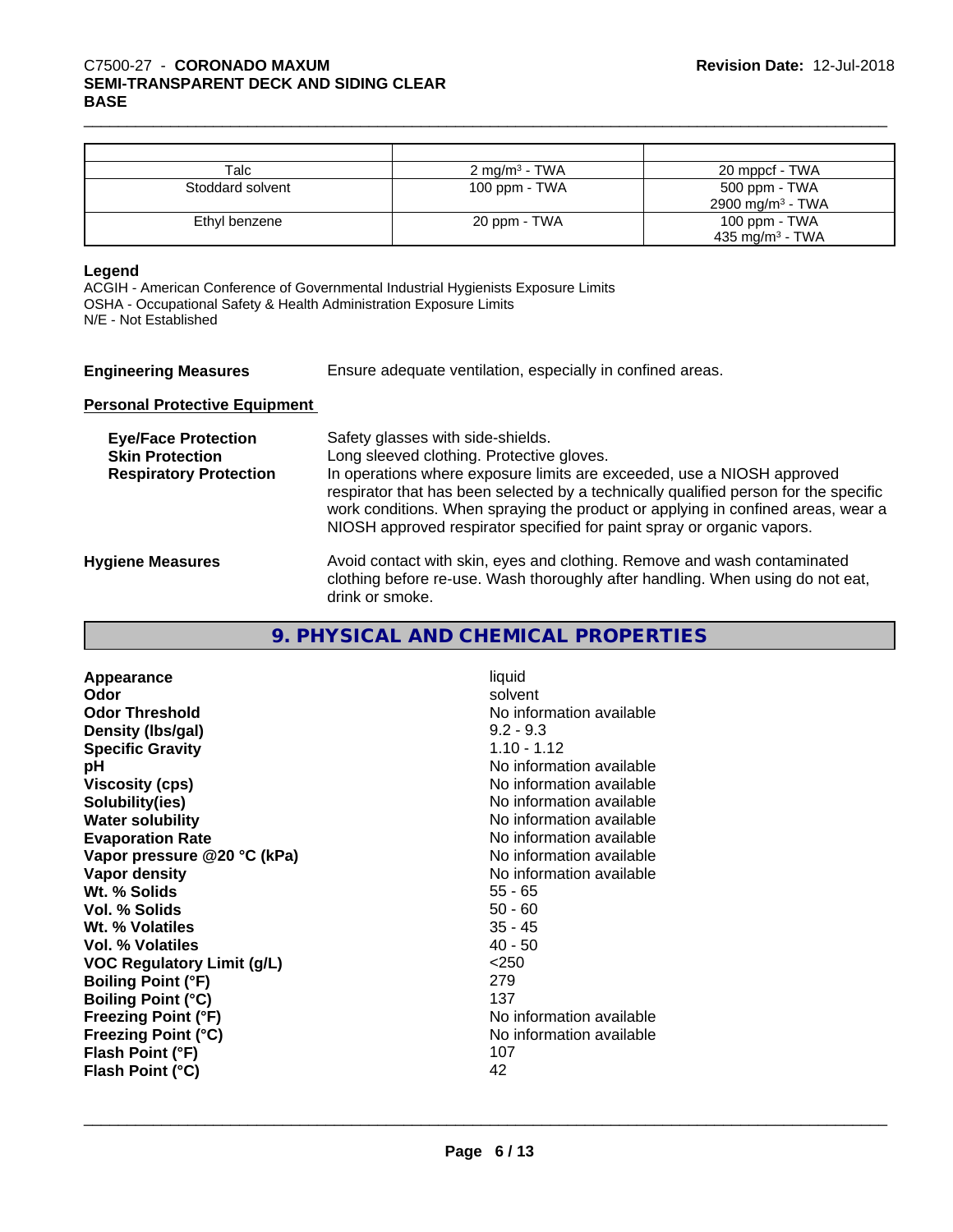#### **Method** PMCC

**Flammability (solid, gas)**<br> **Commability limit:**<br>
Upper flammability limit:<br>
Wo information available **Upper flammability limit:**<br>
Lower flammability limit:<br>
Lower flammability limit:<br>
No information available **Lower flammability limit:**<br> **Autoignition Temperature (°F)**<br>
Mo information available<br>
No information available Autoignition **Temperature** (°F) <br> **Autoignition Temperature (°C)** No information available<br>
No information available **Autoignition Temperature (°C)**<br> **Decomposition Temperature (°F)** No information available **Decomposition Temperature (°F)**<br> **Decomposition Temperature (°C)**<br>
No information available **Decomposition Temperature (°C) Partition coefficient Contract Contract Contract Contract Contract Contract Contract Contract Contract Contract Contract Contract Contract Contract Contract Contract Contract Contract Contract Contract Contract Contract** 

## **10. STABILITY AND REACTIVITY**

| <b>Reactivity</b>                       | Not Applicable                                                                           |
|-----------------------------------------|------------------------------------------------------------------------------------------|
| <b>Chemical Stability</b>               | Stable under normal conditions. Hazardous polymerisation<br>does not occur.              |
| <b>Conditions to avoid</b>              | Keep away from open flames, hot surfaces, static<br>electricity and sources of ignition. |
| <b>Incompatible Materials</b>           | Incompatible with strong acids and bases and strong<br>oxidizing agents.                 |
| <b>Hazardous Decomposition Products</b> | Thermal decomposition can lead to release of irritating<br>gases and vapors.             |
| Possibility of hazardous reactions      | None under normal conditions of use.                                                     |

**11. TOXICOLOGICAL INFORMATION**

| <b>Product Information</b>                                                                 |                                                                                                                                                                                                               |  |
|--------------------------------------------------------------------------------------------|---------------------------------------------------------------------------------------------------------------------------------------------------------------------------------------------------------------|--|
| Information on likely routes of exposure                                                   |                                                                                                                                                                                                               |  |
| <b>Principal Routes of Exposure</b>                                                        | Eye contact, skin contact and inhalation.                                                                                                                                                                     |  |
| <b>Acute Toxicity</b>                                                                      |                                                                                                                                                                                                               |  |
| <b>Product Information</b>                                                                 | Repeated or prolonged exposure to organic solvents may lead to permanent brain<br>and nervous system damage. Intentional misuse by deliberately concentrating and<br>inhaling vapors may be harmful or fatal. |  |
| Symptoms related to the physical, chemical and toxicological characteristics               |                                                                                                                                                                                                               |  |
| <b>Symptoms</b>                                                                            | No information available.                                                                                                                                                                                     |  |
| Delayed and immediate effects as well as chronic effects from short and long-term exposure |                                                                                                                                                                                                               |  |
| Eye contact<br><b>Skin contact</b>                                                         | Contact with eyes may cause irritation.<br>May cause skin irritation and/or dermatitis. Prolonged skin contact may defat the<br>skin and produce dermatitis.                                                  |  |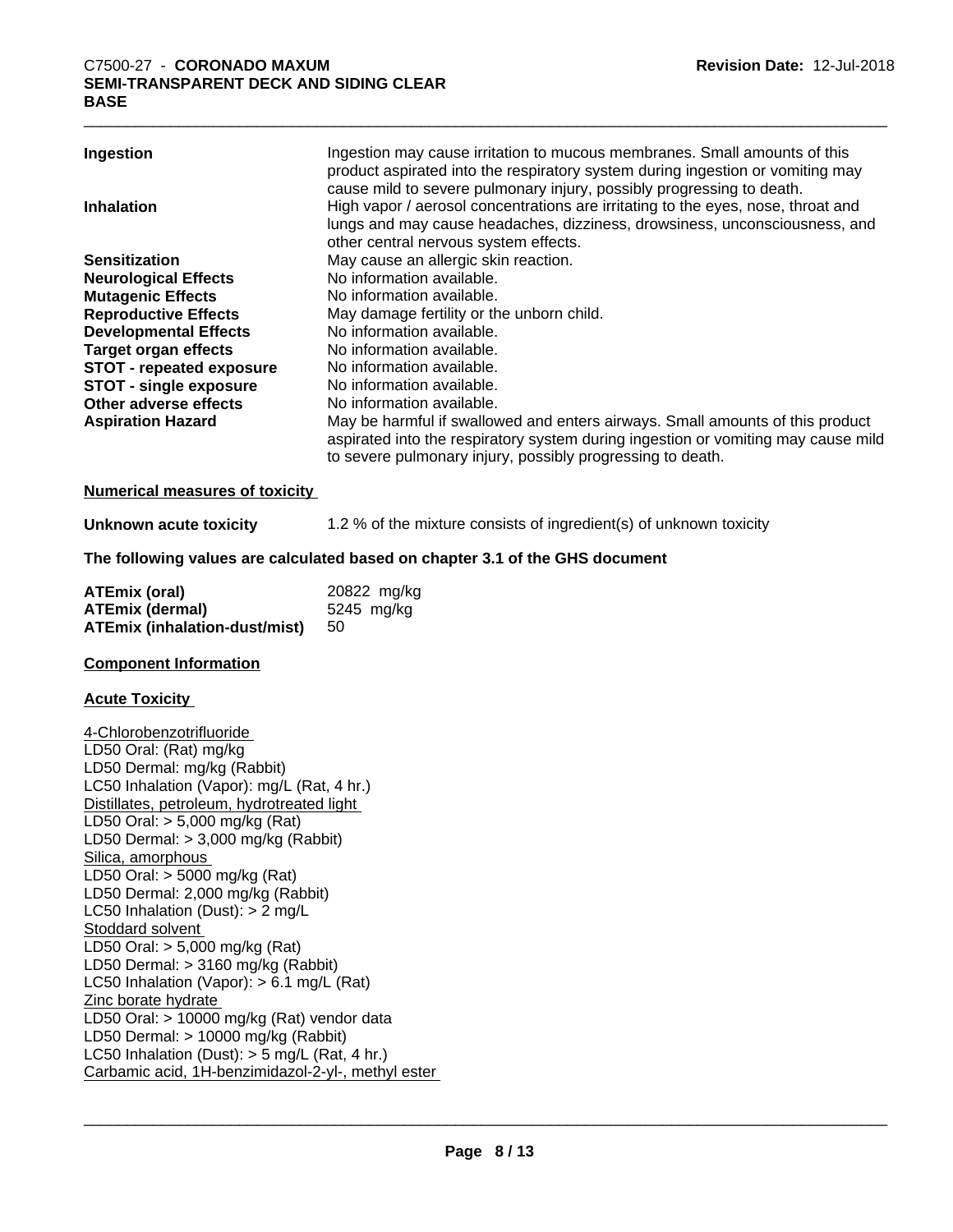LD50 Oral: 6400 mg/kg (Rat) LD50 Dermal: 8500 mg/kg (Rabbit) Ethyl benzene LD50 Oral: mg/kg (Rat) LD50 Dermal: > mg/kg (Rabbit) LC50 Inhalation (Vapor): mg/m<sup>3</sup> (Rat, 2 hr.) Methyl ethyl ketoxime LD50 Oral: 930 mg/kg (Rat) LD50 Dermal: 200 µL/kg (Rabbit) LC50 Inhalation (Vapor): > 4.8 mg/L (Rat)

### **Carcinogenicity**

*The information below indicateswhether each agency has listed any ingredient as a carcinogen:.*

| <b>Chemical name</b>         | <b>IARC</b>         | <b>NTP</b> | <b>OSHA</b> |
|------------------------------|---------------------|------------|-------------|
|                              | 2B - Possible Human |            | Listed      |
| Ethyl benzene                | Carcinoɑen          |            |             |
|                              | 2B - Possible Human |            | Listed      |
| Cobalt bis(2-ethylhexanoate) | Carcinoɑen          |            |             |

• Cobalt and cobalt compounds are listed as possible human carcinogens by IARC (2B). However, there is inadequate evidence of the carcinogenicity of cobalt and cobalt compounds in humans.

#### **Legend**

IARC - International Agency for Research on Cancer NTP - National Toxicity Program OSHA - Occupational Safety & Health Administration

**12. ECOLOGICAL INFORMATION**

### **Ecotoxicity Effects**

The environmental impact of this product has not been fully investigated.

### **Product Information**

#### **Acute Toxicity to Fish**

No information available

#### **Acute Toxicity to Aquatic Invertebrates**

No information available

#### **Acute Toxicity to Aquatic Plants**

No information available

#### **Persistence / Degradability**

No information available.

#### **Bioaccumulation**

There is no data for this product.

#### **Mobility in Environmental Media**

No information available.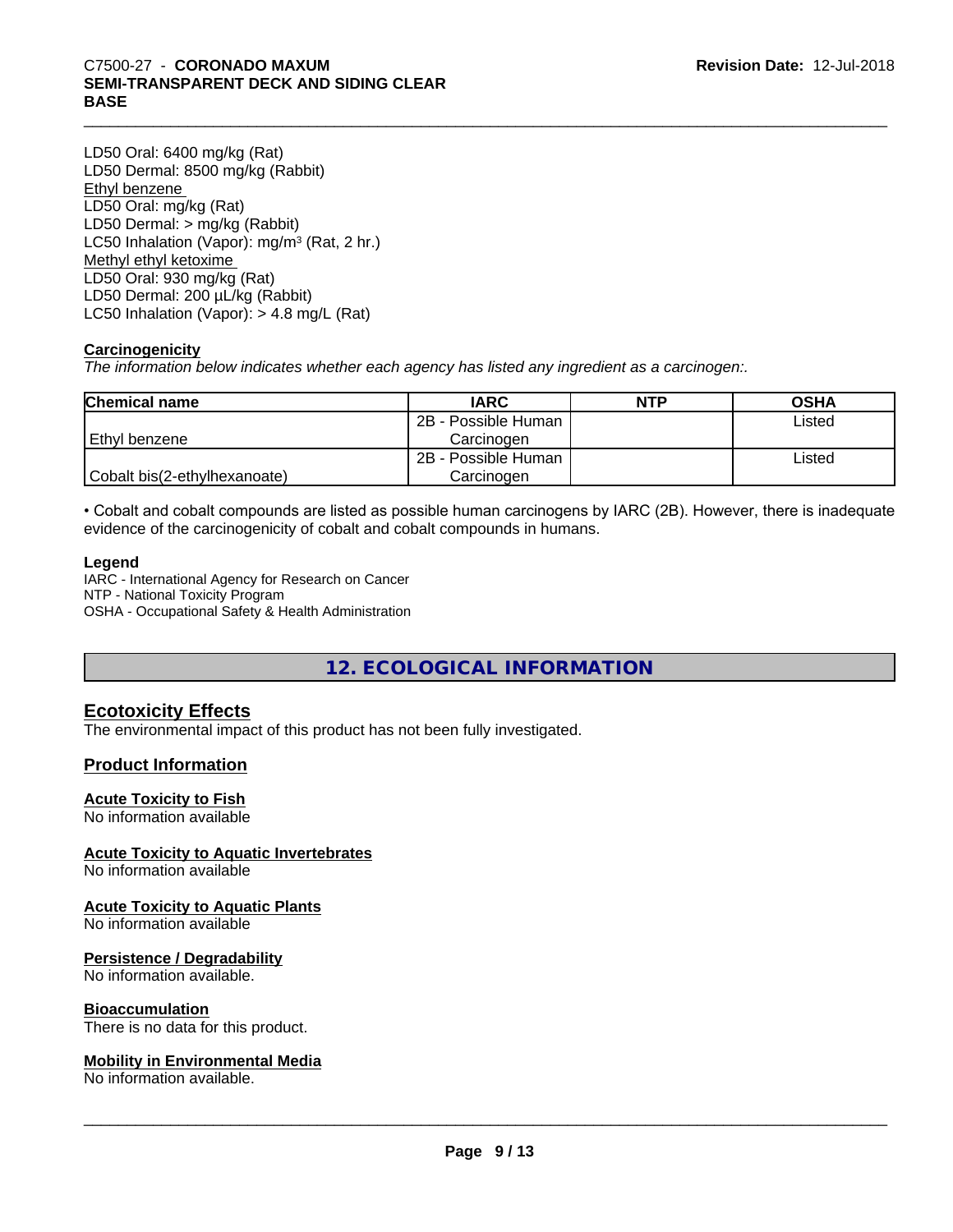#### **Ozone**

No information available

#### **Component Information**

#### **Acute Toxicity to Fish**

Carbamic acid, 1H-benzimidazol-2-yl-, methyl ester LC50: 1.5 mg/L (Rainbow Trout - 96 hr.) Ethyl benzene LC50: 12.1 mg/L (Fathead Minnow - 96 hr.) Methyl ethyl ketoxime LC50: 48 mg/L (Bluegill sunfish - 96 hr.)

#### **Acute Toxicity to Aquatic Invertebrates**

Carbamic acid, 1H-benzimidazol-2-yl-, methyl ester LC50: 0.22 mg/L (water flea - 48 hr.) Ethyl benzene EC50: 1.8 mg/L (Daphnia magna - 48 hr.) Methyl ethyl ketoxime EC50: 750 mg/L (Daphnia magna - 48 hr.)

#### **Acute Toxicity to Aquatic Plants**

Ethyl benzene EC50: 4.6 mg/L (Green algae (Scenedesmus subspicatus), 72 hrs.)

|                                | 14. TRANSPORT INFORMATION                                                                                                                                                                                                 |
|--------------------------------|---------------------------------------------------------------------------------------------------------------------------------------------------------------------------------------------------------------------------|
| <b>Empty Container Warning</b> | Emptied containers may retain product residue. Follow label warnings even after<br>container is emptied. Residual vapors may explode on ignition.                                                                         |
| <b>Waste Disposal Method</b>   | Dispose of in accordance with federal, state, and local regulations. Local<br>requirements may vary, consult your sanitation department or state-designated<br>environmental protection agency for more disposal options. |
|                                | 13. DISPOSAL CONSIDERATIONS                                                                                                                                                                                               |

**DOT**

| <b>Proper Shipping Name</b> | <b>PAINT</b>          |
|-----------------------------|-----------------------|
| <b>Hazard class</b>         |                       |
| UN-No.                      | UN1263                |
| <b>Packing Group</b>        | ш                     |
| <b>Description</b>          | UN1263, PAINT, 3, III |

In the US this material may be reclassified as a Combustible Liquid and is not regulated in containers of less than 119 gallons (450 liters) via surface transportation (refer to 49CFR173.120(b)(2) for further information).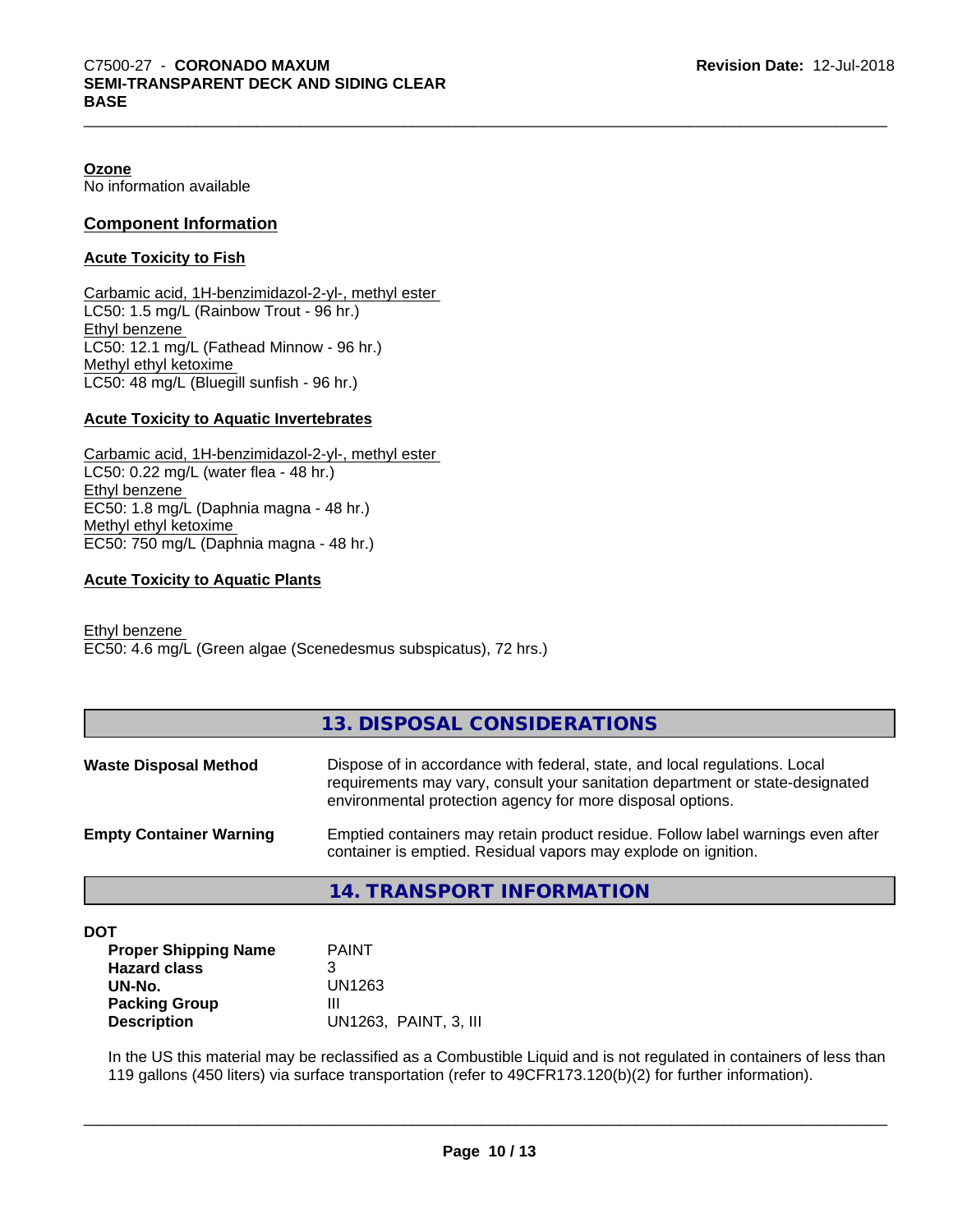| <b>ICAO/IATA</b> | Contact the preparer for further information. |
|------------------|-----------------------------------------------|
| <b>IMDG/IMO</b>  | Contact the preparer for further information. |
|                  | 15. REGULATORY INFORMATION                    |

### **International Inventories**

| <b>TSCA: United States</b> | Yes - All components are listed or exempt. |
|----------------------------|--------------------------------------------|
| <b>DSL: Canada</b>         | Yes - All components are listed or exempt. |

#### **Federal Regulations**

| SARA 311/312 hazardous categorization |     |  |
|---------------------------------------|-----|--|
| Acute health hazard                   | Yes |  |
| Chronic Health Hazard                 | Yes |  |
| Fire hazard                           | Yes |  |
| Sudden release of pressure hazard     | No  |  |
| <b>Reactive Hazard</b>                | No  |  |

#### **SARA 313**

Section 313 of Title III of the Superfund Amendments and Reauthorization Act of 1986 (SARA). This product contains a chemical or chemicals which are subject to the reporting requirements of the Act and Title 40 of the Code of Federal Regulations, Part 372:

| <b>Chemical name</b> | CAS No.     | Weight-% | <b>CERCLA/SARA 313</b><br>(de minimis concentration) |
|----------------------|-------------|----------|------------------------------------------------------|
| Zinc borate hydrate  | 138265-88-0 | h        |                                                      |
| Ethyl benzene        | 100-41-4    | 0.5      |                                                      |

#### **Clean Air Act,Section 112 Hazardous Air Pollutants (HAPs) (see 40 CFR 61)**

This product contains the following HAPs:

| <b>Chemical name</b> | CAS No.  | Weight-% | <b>Hazardous Air Pollutant</b><br>(HAP) |
|----------------------|----------|----------|-----------------------------------------|
| Ethyl benzene        | 100-41-4 | 0.5      | Listed                                  |

### **US State Regulations**

#### **California Proposition 65**

**A** WARNING: Cancer and Reproductive Harm– www.P65warnings.ca.gov

#### **State Right-to-Know**

|  |  | Chemical<br>`name | Massac<br>nuscus | <b>Jerse</b> y<br><b>Nev</b> | svlvania |
|--|--|-------------------|------------------|------------------------------|----------|
|--|--|-------------------|------------------|------------------------------|----------|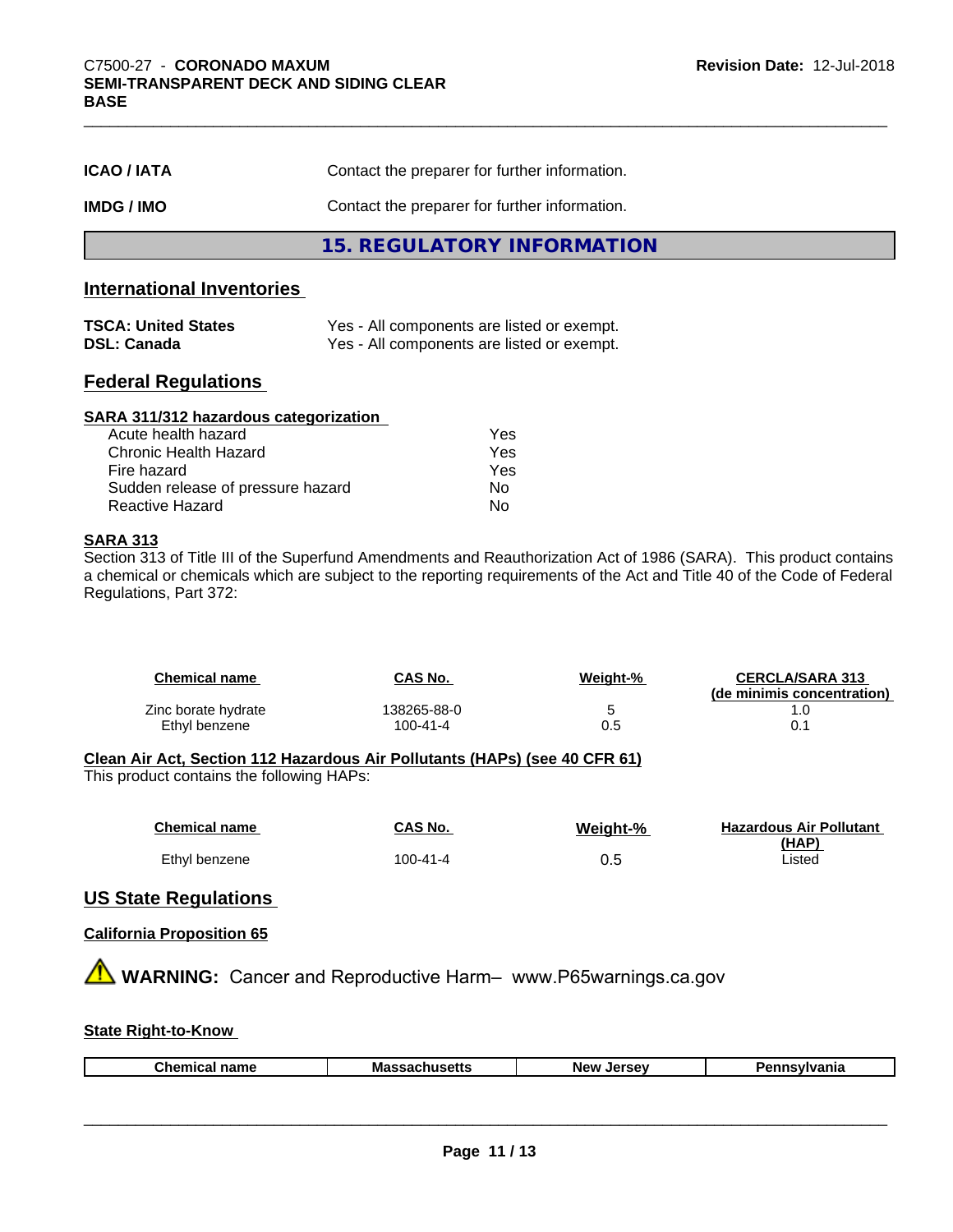| 4-Chlorobenzotrifluoride              |  |  |
|---------------------------------------|--|--|
| Linseed oil                           |  |  |
| Silica, amorphous                     |  |  |
| Talc                                  |  |  |
| Stoddard solvent                      |  |  |
| Zinc borate hydrate                   |  |  |
| Carbamic acid, 1H-benzimidazol-2-yl-, |  |  |
| methyl ester                          |  |  |

#### **Legend**

X - Listed

## **16. OTHER INFORMATION**

| HMIS | Health: $1^*$ | <b>Flammability: 2</b> | <b>Reactivity: 0 PPE: -</b> |  |
|------|---------------|------------------------|-----------------------------|--|
|      |               |                        |                             |  |

#### **HMIS Legend** 0 - Minimal Hazard

- 1 Slight Hazard
- 2 Moderate Hazard
- 3 Serious Hazard
- 4 Severe Hazard
- \* Chronic Hazard
- X Consult your supervisor or S.O.P. for "Special" handling instructions.

*Note: The PPE rating has intentionally been left blank. Choose appropriate PPE that will protect employees from the hazards the material will present under the actual normal conditions of use.*

*Caution: HMISÒ ratings are based on a 0-4 rating scale, with 0 representing minimal hazards or risks, and 4 representing significant hazards or risks. Although HMISÒ ratings are not required on MSDSs under 29 CFR 1910.1200, the preparer, has chosen to provide them. HMISÒ ratings are to be used only in conjunction with a fully implemented HMISÒ program by workers who have received appropriate HMISÒ training. HMISÒ is a registered trade and service mark of the NPCA. HMISÒ materials may be purchased exclusively from J. J. Keller (800) 327-6868.*

 **WARNING!** If you scrape, sand, or remove old paint, you may release lead dust. LEAD IS TOXIC. EXPOSURE TO LEAD DUST CAN CAUSE SERIOUS ILLNESS, SUCH AS BRAIN DAMAGE, ESPECIALLY IN CHILDREN. PREGNANT WOMEN SHOULD ALSO AVOID EXPOSURE.Wear a NIOSH approved respirator to control lead exposure. Clean up carefully with a HEPA vacuum and a wet mop. Before you start, find out how to protect yourself and your family by contacting the National Lead Information Hotline at 1-800-424-LEAD or log on to www.epa.gov/lead.

| <b>Prepared By</b>      | <b>Product Stewardship Department</b><br>Benjamin Moore & Co.<br>101 Paragon Drive<br>Montvale, NJ 07645<br>800-225-5554 |
|-------------------------|--------------------------------------------------------------------------------------------------------------------------|
| <b>Revision Date:</b>   | 12-Jul-2018                                                                                                              |
| <b>Revision Summary</b> | Not available                                                                                                            |

#### Disclaimer

The information contained herein is presented in good faith and believed to be accurate as of the effective date shown above. This information is furnished without warranty of any kind. Employers should use this information only as a